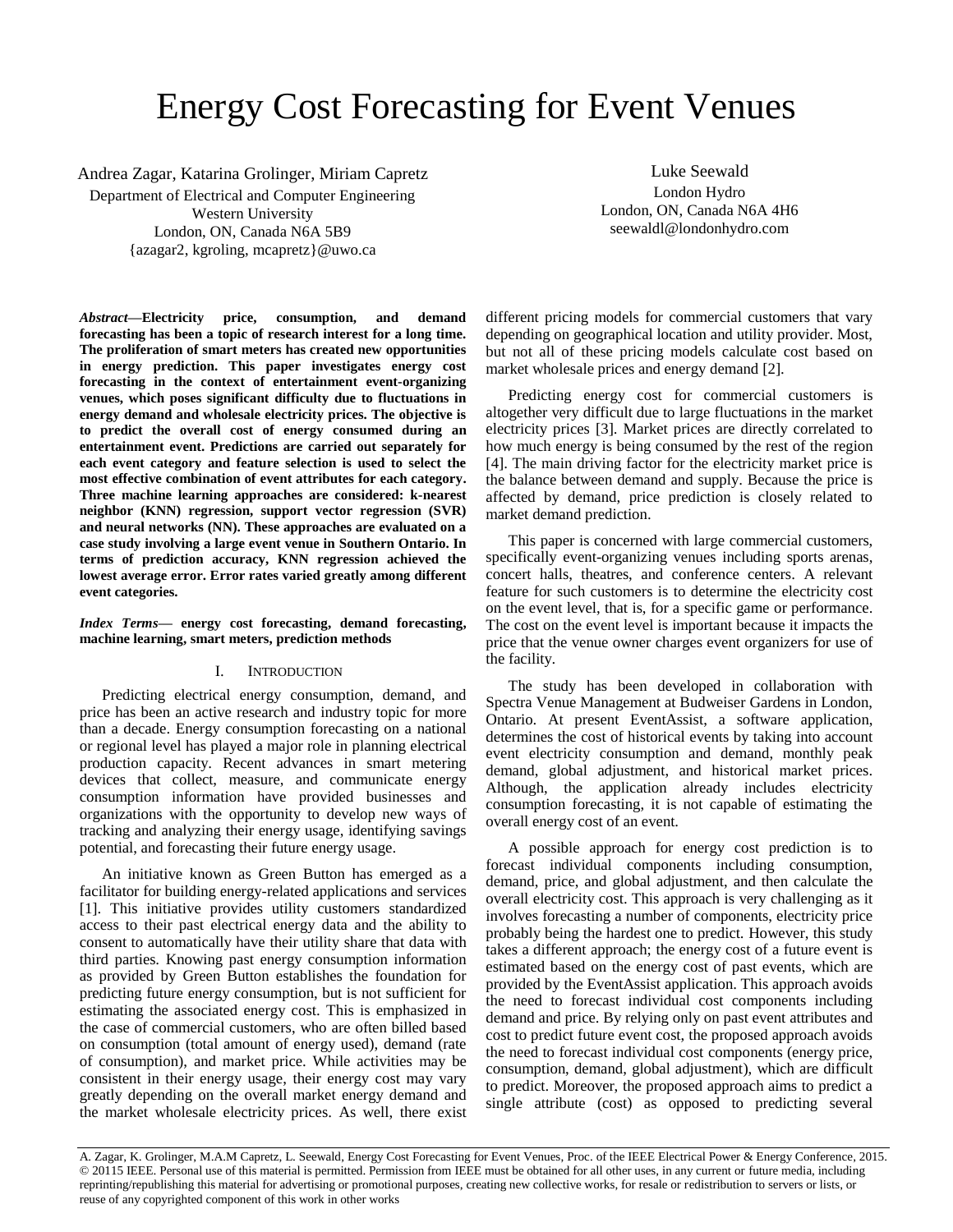components and calculating the overall cost. This in turn reduces model complexity.

Even though this work focuses on a specific type of consumer, specifically event venues, the approach can be adapted to other scenarios where the energy consumption is impacted by operating schedule and activity type, such as schools, offices, and hotels.

This study explores the use of three machine learning approaches to predict event cost: k-nearest neighbour (KNN) regression, support vector regression (SVR), and feed-forward neural networks (FFNN). The three approaches generate varying prediction error rates, whose magnitude is dependent on the event category. KNN regression generated the lowest average error rate of the three approaches.

The rest of this paper is organized as follows: Section II introduces KNN, SVR, FFNN, and performance metrics, while Section III reviews related work. The methodology is presented in Section IV and an evaluation in Section V. Finally, Section VI concludes the paper.

### II. BACKGROUND

This section introduces the three machine learning approaches used in this study – k-nearest neighbour regression, support vector regression and neural networks – and describes the performance metrics used to compare the prediction models.

### *A. K-Nearest Neighbour Regression*

K-nearest neighbour (KNN) regression [5] is a basic machine learning algorithm that can be used to predict new data values based on past data. A typical KNN search problem has a reference, or training, set of data points and a query point, which is the data point to be predicted. To determine the k-nearest reference points, distances are computed from every reference point to the query point. Distance functions such as Euclidean and Manhattan [5] are frequently used in this type of algorithm. Once the k-nearest neighbours of the query point are identified, as depicted in Fig. 1, their mean is calculated and assigned as the new value of the query point.

In the case of this study, the set of reference points correspond to events from the past two years and the query point represents a future event. The value being averaged and predicted is a single event energy cost.

### *B. Support Vector Regression*

Support vector machines (SVM) are supervised learning systems that use a high dimensional feature space to yield prediction functions that are imposed on a subset of support vectors [6]. SVM is primarily used for classification. A



Figure 1. A  $k = 3$  KNN search problem; the query point is a plus sign, the reference points are circular dots, and the large circle expresses the distance to the third-farthest reference point from the query point

specific form of SVM known as support vector regression (SVR) uses the same principles as SVM, but is modified to use regression rather than classification.

In SVR, support vectors are training samples that lie near the boundary of ε-tubes, which mark a certain threshold or margin of tolerance as observed in Fig. 2. The model produced by SVR only depends on a subset of the training data because observations that are close to the model prediction (within the threshold marked by the ε-tubes) are ignored.

### *C. Neural Networks*

Neural networks (NN) are a group of machine learning models influenced by the inner workings of the human brain. They consist of interconnected neurons, or nodes, and have the ability to approximate nonlinear relationships between the input variables and output of a complicated system. Feed Forward Neural Networks (FFNN) are one of the most frequently used NNs for energy forecasting [8] and were chosen for this study.

As shown in Fig. 3, a feed forward neural network is composed of an input layer, one or more hidden layers of neurons, and an output layer. Each layer contains a chosen number of neurons, which are then individually interconnected with adaptable weighted connections to neurons in the succeeding layer (with the exception of the output layer). The output of each neuron in the hidden layer is determined using (1):

$$
f_j(x) = \varphi\left(\sum_{i=1}^n w_{ij} x_i + \theta_i\right) \tag{1}
$$

where  $f_i(x)$  is the output of the *j*th neuron,  $\varphi$  is a transfer function (such as a Gaussian or sigmoid function),  $x_i$  is the *i*th input to the neuron,  $w_{ij}$  is the connection weight between the *i*th neuron in the input layer and the *j*th neuron in the hidden layer, and  $\theta_i$  is the bias or threshold. The neurons in the output layer also have weighted connections, exclusively with the last hidden layer in the network.

Training the network involves adjusting the weights between neurons so that the neural network can produce desirable results when given a set of inputs. A variety of training algorithms can then be used to minimize the network error function. This study uses a feed forward network with a single hidden layer and back-propagation learning algorithm.



Figure 2. An example of SVR; this study uses non-linear SVR but linear is used for visualization purposes, adapted from [7]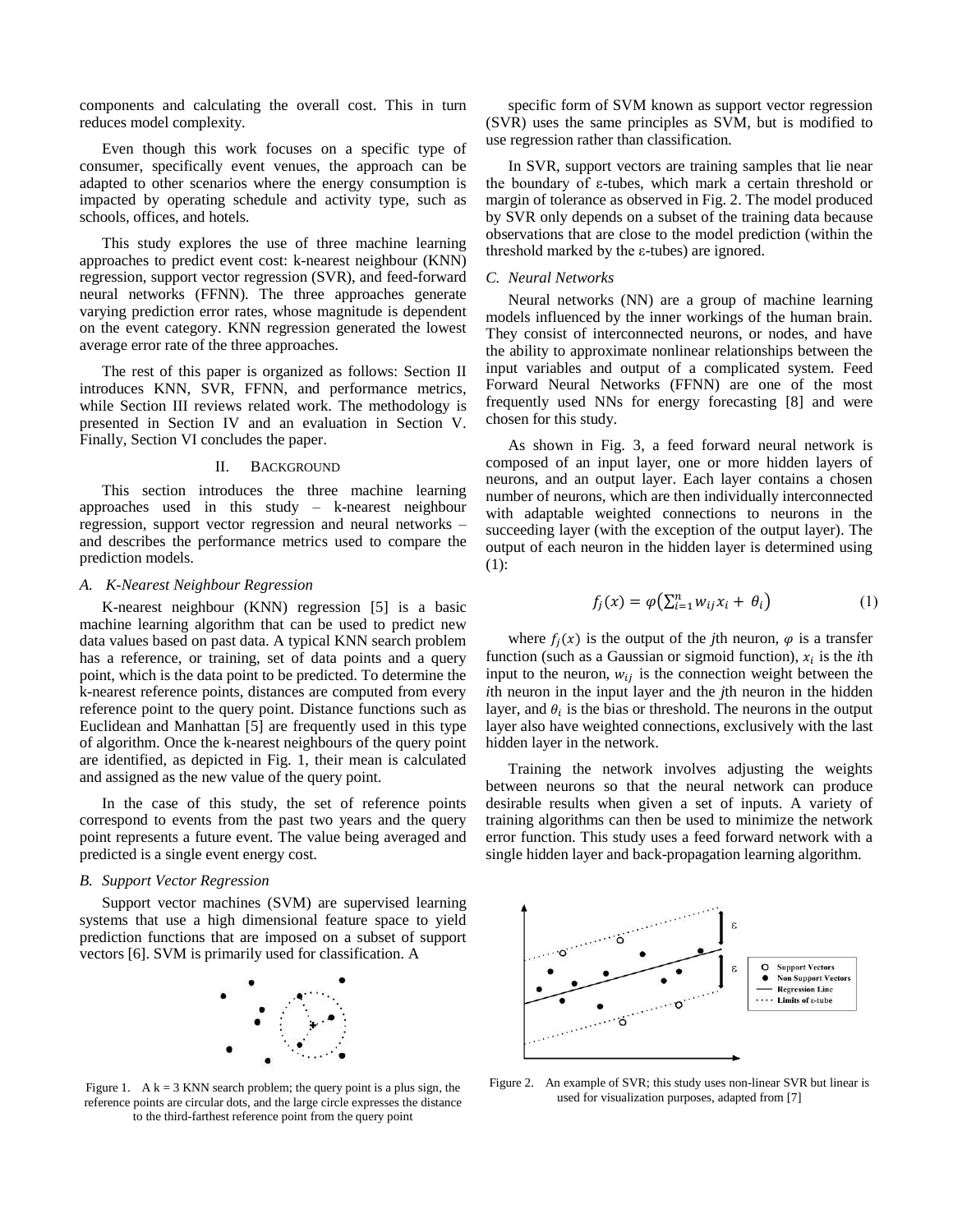

Figure 3. Feed forward neural network

### *D. Performance Metrics*

Mean absolute percentage error (MAPE) [9] is the performance metric used in this study. It expresses the prediction accuracy of a forecasting method as a percentage, and is calculated as follows:

$$
MAPE = \frac{1}{n} \sum_{i=1}^{n} \frac{|y_i - \hat{y}_i|}{y_i} \times 100
$$
 (2)

where *n* is the number of observations,  $y_i$  is the actual cost, and  $\hat{y}_i$  is the predicted cost of the event.

# III. RELATED WORK

A large number of research studies and industry projects have addressed various methods of electricity consumption, demand, and price prediction. A general collective agreement has been found between studies stating that price forecasting in energy markets is crucial for market participants in planning their operations, managing risk, and maximizing benefits [10]-[11].

Electricity market price is difficult to predict due to its high volatility caused by a variety of factors including volatility in fuel price, load uncertainty, and generation or transmission outages [11]. Moreover, price spikes routinely occur in the market, but are difficult to predict [12].

In the domain of market price prediction, the focus has been on short timeframes, especially day-ahead prediction [13], [10], [11]. Several popular machine learning techniques have been used in electricity price forecasting, but neural networks appear to be the most dominant. Many studies focused on developing prediction techniques based on variations of neural networks [13], [11], [14]. Examples of other machine learning approaches for price forecasting include Autoregressive Integrated Moving Average (ARIMA) with NN [15], and Recursive Dynamic Factor Analysis (RDFA) with Kalman filter [16]. Chen *et al.* [14] are concerned with lowering computation time for training prediction models; they apply extreme learning machines in their prediction model.

Market demand has a large influence on electricity pricing and therefore it has been accounted for in the price prediction models [17], [11]. Motamedi *et al*. [17] recognized the importance of studying the consumers' decisions and reactions when creating a forecasting framework. Consequently, they proposed a joint price and demand prediction. Singhal and Swarup [11] proposed an approach which relies on predicted demand values to forecast electricity price.

Similarly to price prediction, consumption and demand prediction has been carried out using different machine learning approaches including NN [18], SVR [7], and clustering models [19]. NN and SV-based models appear to be the dominant approaches in consumption prediction; they have been reviewed in the work of Ahmad *et al.* [20].

Our study differs from the reviewed works in two main aspects. Firstly, instead of forecasting energy consumption, demand, or price, our study focuses on predicting the overall electricity cost for events. Secondly, most of the aforementioned studies address short or medium-term (hours, days) forecasting, especially price prediction in concerned with very short timelines. In contrast, our study considers long-term prediction (several months) as the predicted cost should be known during venue booking negotiations.

### IV. METHODOLOGY

This section introduces the data set and describes the analyses and preparation that occurred before the machine learning approaches were applied. It also outlines feature selection and the model building.

### *A. Data Set*

The data set includes energy consumption, cost of past events, and event attributes. Hourly event consumption data is obtained through Green Button. Preparations for events typically start hours before events and result in increased energy consumption. Thus, each event has a setup time, when the facility starts preparing for the event, and a teardown time, when the facility has completed clean-up after the event has finished. Therefore, hourly interval data is used to capture consumption for the entire span of the event including a setup and teardown time.

Cost of past events is obtained through the EventAssist application. This application breaks down the monthly electricity cost and attributes cost to individual events. The event cost is comprised of two primary components, namely consumption and demand. The consumption component is calculated using event consumption data, historical electricity prices and historical global adjustment. The demand component is determined by the distributed monthly demand cost to individual event proportional to the event demand peak.

The next set of variables included is event attributes together with the event schedule. Only variables that are known (or can be easily inferred) at the time of the event booking at the event facility are used for cost prediction. Variables such as weather forecast and number of event attendees are not included as they itself would require forecasting and can be of limited accuracy for longer timeframes.

Therefore, to account for temperature changes and seasons, this model uses day of the year as an input. This prevents weather forecasting errors from affecting energy prediction error. It is possible to include other variables as inputs; however, using them would introduce external error into the cost predictions. Any variables that are represented with categories or classes must be converted to a numerical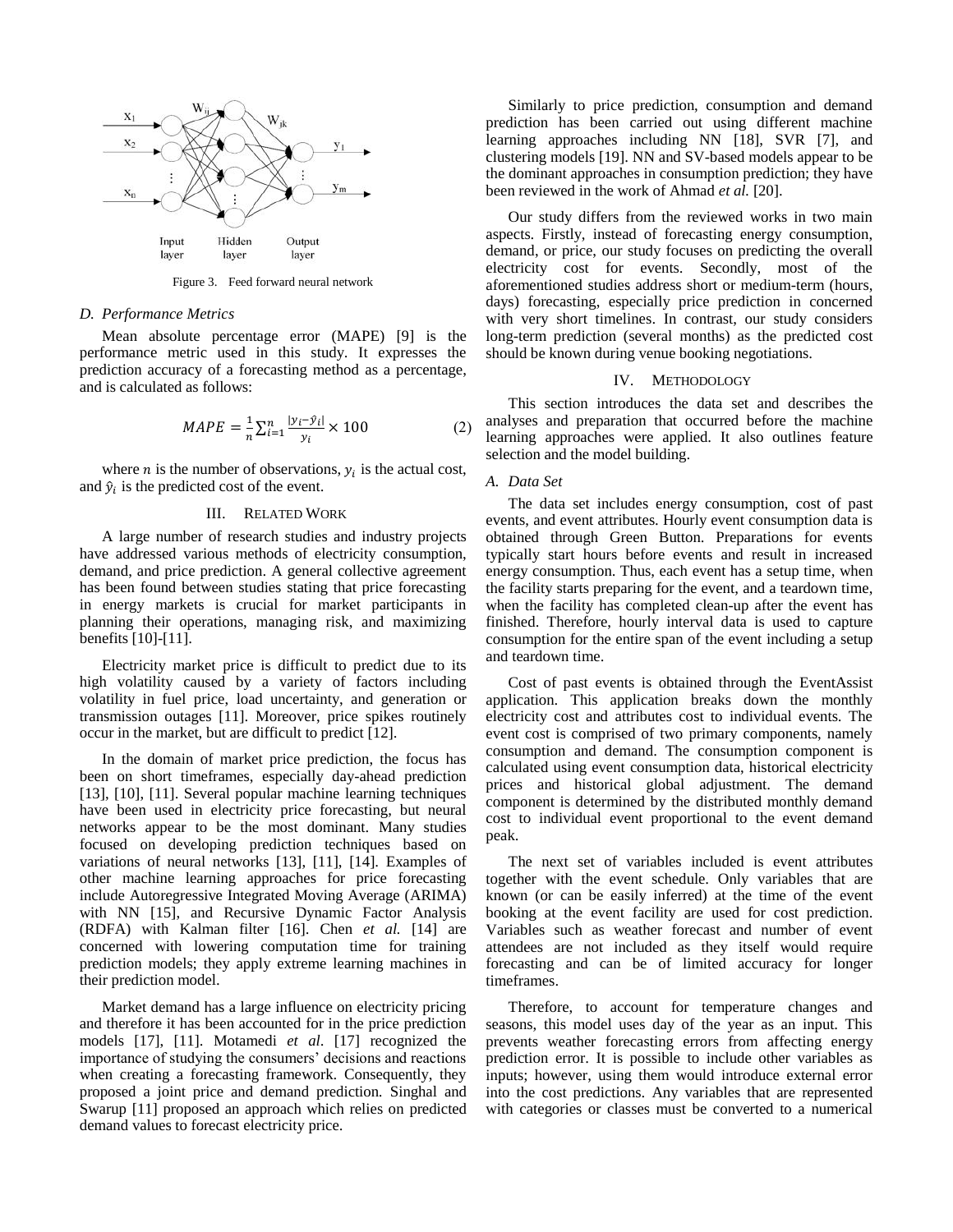scale in order for them to be used in the machine learning approaches. Specifically, the following event attributes and schedule variables are considered:

- *Year:* The year that the event takes place.
- *Day of year:* The day of the year, from 1-365, that the event takes place.
- *Hour of event start:* The hour of the day during which the event starts.
- *Event duration:* The time, in hours, from the beginning of the event itself to its end.
- *Total duration:* The time, in hours, from event setup to event teardown.
- *Event category:* The event category (e.g. hockey, basketball, theatre, etc.).
- *Venue configuration:* The event facility has a number of venue configurations that vary from event to event (e.g. full ice rink or full concert stage).

Not all input variables for each event category are used in the machine learning algorithms; this will be explained in detail in the Feature Selection section.

### *B. Data Preparation and Analysis*

The predictions are performed separately for each event category, that is, separate prediction models are built for each category. Therefore, the data set is first separated into event categories. They include the following: Hockey, Basketball, Figure Skating, Ice Show, Dirt Track, Wrestling, Theatre, and Concert. In addition to the event attributes described previously, other attributes are manually added to specific event categories as necessary; for example, genre has been added to all Concert events and sub-category has been added to all Hockey events (e.g. regular season and playoffs).

Each event category is then analyzed individually using different graphs. Graphing event attributes against each other provides insight on trends and patterns that exist within the data. The pair of event attributes that were of most interest when beginning data analysis was energy consumption and cost. As shown in Fig. 4, a slight correlation exists between the two, as well as a notable difference. This is explained by the fact that cost varies not only depending on consumption, but also depending on the time of year and current market prices. Because of price volatility, variations in event energy cost are much larger than variations in energy consumption.

Hockey Energy Consumption vs Cost (2012-2015)

# 2500  $\cdot$ 2000 Cost (\$) 1500 1000 500 15000 5000 10000 Energy Consumption (kWh)

Figure 4. Energy consumption versus cost for the Hockey event category

# *C. Feature Selection*

On account of reducing model complexity and training time, two feature selection approaches are taken to determine the optimal set of variables needed to train the cost prediction models. The two approaches are correlation matrices and recursive feature elimination (RFE). The training data used in the algorithms consists of all available input variables. Of the two approaches, RFE was primarily used and correlation matrices were briefly used for clarification in case RFE could not work properly due to data set anomalies.

The RFE algorithm focuses on generating a set of predictors that represent the optimal set of input variables. The specific version of the algorithm chosen for this study uses a random forest function to create the RFE model. 10-fold cross-validation is applied to obtain performance estimates that reflect the variation that occurs in feature selection.

Training data in RFE is used for several purposes, including predictor selection, model fitting and performance evaluation. If the training set is not large enough, especially in relation to the number of training data points, then the algorithm may not perform correctly. This occurred with two event categories, Dirt Track and Wrestling, since each had less than 10 data samples. Overall, the algorithm provided favourable results that were used in the cost prediction models in the next step.

The performances of different number of input variables for Basketball, as presented in Fig. 5, are plotted to provide a visualization of the algorithm results. It shows that based on the RFE calculations, using a subset of 2 variables (Day of Year and Year, which are not named in Fig. 5) is the most optimal solution.

### *D. Model Building*

After the optimal sets of input variables are identified using feature selection, the data for each event category must be split into training and testing sets to prepare for model training. In the machine learning approaches, the training set is used for model training and selection, while the testing set is for evaluation only after the model has been created. The quality of the model cannot be evaluated using the same data used for fitting the model, or else it will be unclear whether or not the model is over-fitting [6]. In this study three machine learning algorithms are used to build the prediction model: KNN, SVR, and FFNN.



Figure 5. Performance of input variable subset sizes for the Basketball event category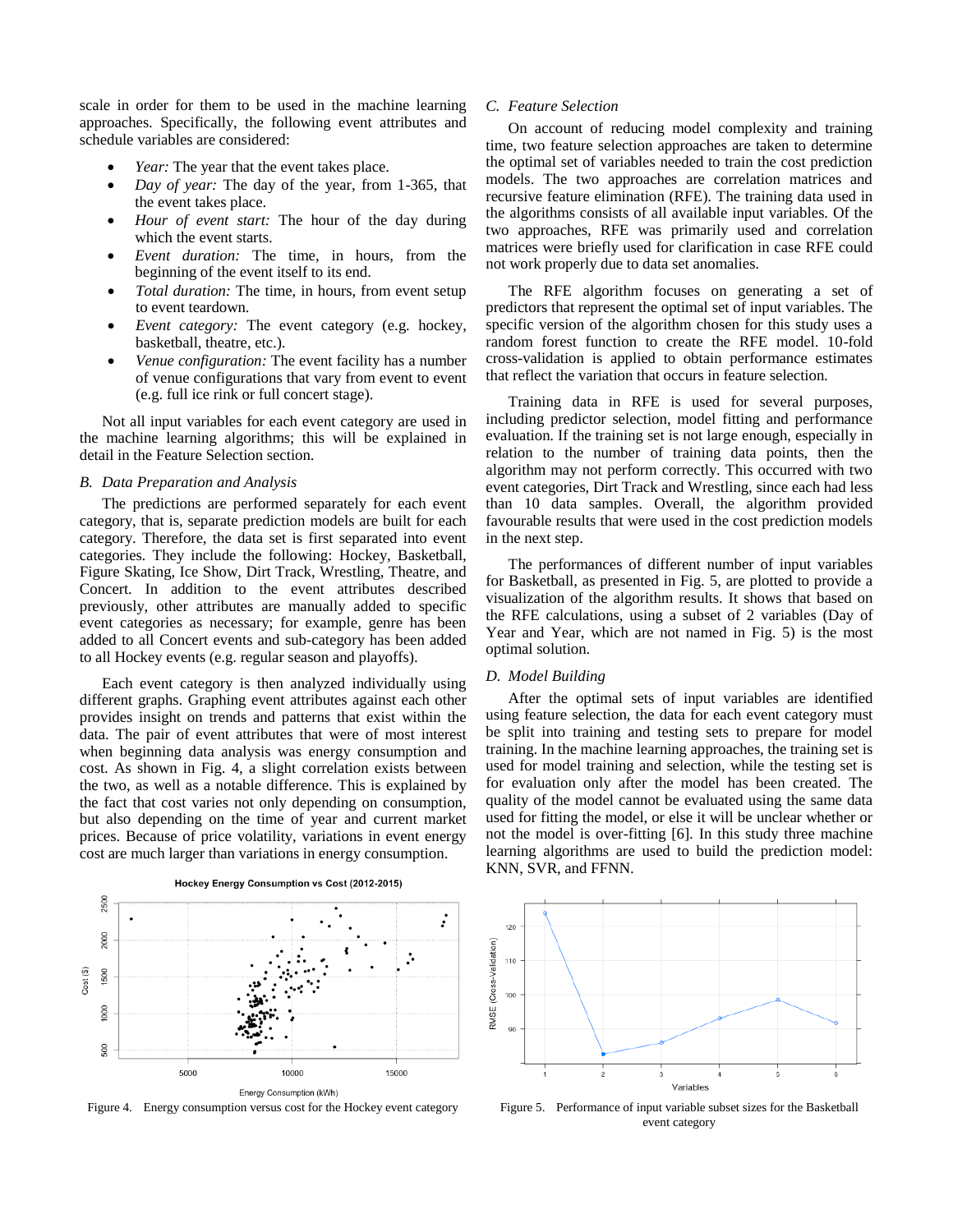# V. EVALUATION

This section outlines the empirical data sets and implementation, describes the model building process, and discusses the results and findings of this study.

### *A. Empirical Data Sets and Implementation*

The proposed approach has been evaluated on Budweiser Gardens, a large event venue located in London, Ontario. This venue hosts a variety of events, including professional sports such as hockey and basketball, and entertainment shows such as concerts and large theatre productions.

Event cost data was obtained through the EventAssist application, which uses Green Button data in its cost calculations. Event attributes and schedules are also obtained from the EventAssist database. Data spans from January 1<sup>st</sup>,  $2012$  to July  $31<sup>st</sup>$ ,  $2015$ . Events were sorted into predetermined categories controlled by EventAssist.

In this study, training data for each event category encompasses all events occurring in 2013 and 2014. Testing data includes events occurring in 2015, from January  $1<sup>st</sup>$ , 2015 to July  $31<sup>st</sup>$ , 2015. For the event categories that had training data but no testing data, which include Figure Skating, Dirt Track and Wrestling, prediction models were created using each machine learning approach but no predictions were made. Consequently, the accuracy of the proposed approach for those event categories could not be evaluated.

The prediction models were implemented in the R language [21]. In specific, the KNN regression models were implemented using the "caret" package, the SVR models using the "e1071" package, and the NN models using the "RSNNS" package.

### *B. Model Building*

The cost prediction models used in this study required a significant amount of preparation. Before fitting (i.e. creating) any of the models, it is important to ensure that the datasets for each event category are separated into training and testing sets, as outlined previously. All three machine learning algorithms in this study use the same training and testing sets for each event category to ensure uniformity between models of the same event category and to enable their comparison.

Depending on the algorithm, the data sets were normalized before applying the machine learning approaches, or the learning approach performed normalization internally. Normalization is important because it approximately equalizes the ranges of the input variables and allows them to each have the same effect when computing similarity [22].

After the necessary data is normalized, the model is fitted. 5-fold cross-validation is implemented for all algorithms during model fitting. Each event category has three separate models, each corresponding to a different machine learning algorithm: KNN, SVR, and FFNN.

Next, the testing data set is fed through the built model to generate event cost predictions. To evaluate model accuracy, the predicted cost is compared to the actual event costs using the mean absolute percentage error (MAPE) as described in (2). Using the resulting MAPE for each learning algorithm, the most optimal algorithm can be chosen for each event category.

K-nearest neighbour regression is the first machine learning approach explored in this study. Since the KNN model training function from the "caret" package does not automatically scale and centre data, the training and testing sets are normalized in the preparation step. KNN only has one parameter to vary, which is the number of nearest neighbours *k*. The values of *k* chosen for testing ranges from  $k = 1$  to  $k = 1$ 25. During the model training process, the MAPE is taken for each subsequent value of *k,* and after the last value is tested, the model with the lowest MAPE is chosen as the final model. The value of *k* in the final model varies for each event category. Overall, the model training process for KNN is very fast compared to the two other algorithms.

Support vector regression is the second approach explored in this study. The model training function for this approach ("e1071" package) internally normalizes the training and testing data, so no additional data manipulation was needed. SVR requires two parameters, gamma and cost. Gamma is a kernel function parameter and cost is a penalty parameter on the training error [23]. Gamma values from  $10^{-8}$  to  $10^{1}$  are tested, and for each gamma value, cost values from  $10^{-3}$  to  $10^{6}$ are tested. The step for both values is a multiplication by 10. After all iterations are completed, the model with the lowest MAPE is chosen as the final model. Overall, the model training process for SVR is slower than KNN and comparable to NN.

Neural networks are the last approach explored in this study. Like KNN regression, the model training function for this approach ("RSNNS" package) does not automatically scale and centre data, so the training and testing sets are normalized in the preparation step. With NN only one parameter is optimized – the number of hidden neurons. The range of values tested for this parameter is from 1 to 10. Five runs are completed for every iteration of cross-validation, because models may generate different error rates due to NN getting trapped in local minimum. The goal is to find the model that has the potential to produce the lowest error rate. Overall, the model training process for NN was significantly slower than KNN and comparable to SVR.

### *C. Results and Findings*

Fig. 6 shows the MAPE values that each machine learning algorithm achieved on the testing set for each event category. As shown in the graph, the error rate for each machine learning approach is dependent on the event category. Basketball has similar error rates for all three models, while Ice Show has a higher error rate that varies depending on the machine learning algorithm. As Basketball has a more predictable yearly schedule, it is easier to predict future costs compared to Ice Show, where there is little evidence of a yearly pattern for when events occur.

Fig. 6 also shows the relative performances of each machine learning algorithm. KNN regression and NN perform somewhat similarly, while SVR is slightly more variant than the other two.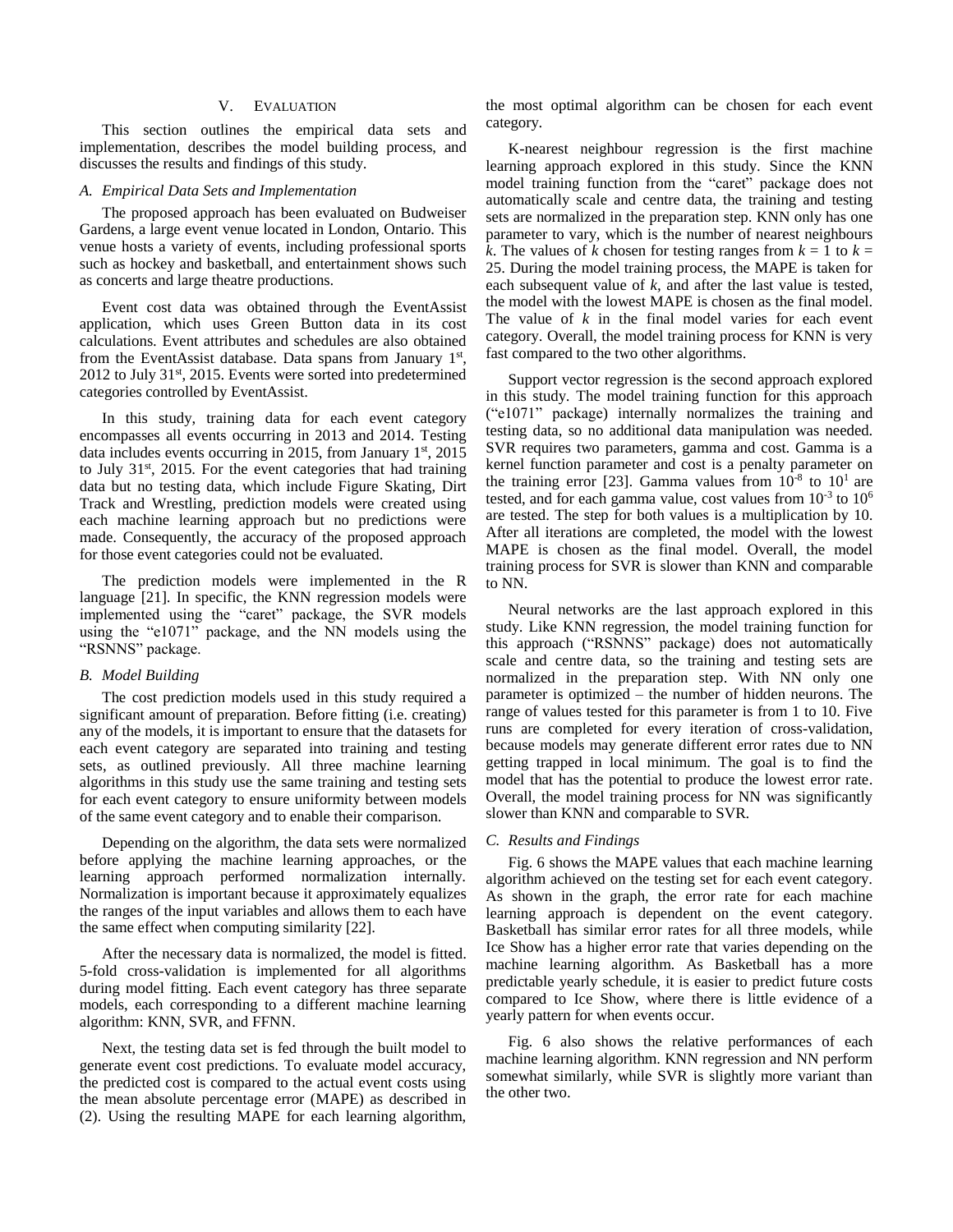

Figure 6. MAPE values for each machine learning approach for each event category

Some of the prediction error rates as shown in Fig. 6 are quite high; for example, in case of concerts all algorithm error rates are over 35%. This can be explained by a large variance among different concerts; a small intimate concert will use much less electricity than a large rock music production. Although the error rates are relatively high, the proposed approach establishes the first step towards predicting electricity cost on an event level. Moreover, this study reveals the need to establish additional attributes to better describe events in terms of their energy consumption.

The actual cost and the predicted cost generated by each machine learning approach are graphed for each event category. An example for Hockey event category is shown in Fig. 7. It shows the slight differences between the predictions with different algorithms; NN tends to predict higher than KNN, for example. The right-hand side of the graph does not include actual cost data to compare the predictions to because the second half of the year has not occurred yet. When used for cost predictions in the future, the prediction models will produce data points without actual costs for validation.

### VI. CONCLUSION

Electricity consumption, demand, and price prediction has been a topic of research interest for a long time. Advances in smart metering devices have provided opportunity to develop new predictions approaches. However, the prediction remains a big challenge; market price is especially difficult to predict due to its volatility.



Figure 7. Cost predictions for the Hockey event category using all three prediction models

This study is concerned with commercial customers; specifically event venues, such as arenas or concert halls. The goal is to predict the overall cost of energy consumed by an event. This study explored the potential of using past event cost data and event attributes to estimate future event costs and highlighted the feasibility of doing so using the machine learning approach. Three machine learning algorithms were considered: KNN regression, SVR and NN. Of the three, KNN achieved the lowest average error rate for prediction accuracy. It was observed that the MAPE value for a machine learning approach depends strongly on the event category, as some categories are more difficult to predict than others.

Future work will investigate a more diverse range of input variables such as day of the week and electrical equipment in order to improve prediction accuracy. The approach will be evaluated on other event venues such as conference facilities and larger arenas. In addition, the use of 15-minute interval data rather than hourly data will be considered.

# ACKNOWLEDGMENT

This research has been partially supported by the Ontario Centres of Excellence project, "Big Data Analytics for Energy Conservation in the Green Button Initiative". The authors would like to thank London Hydro for supplying industry knowledge, the Green Button platform and the data used in this study. They also would like to thank Budweiser Gardens for providing valuable data for this project.

### **REFERENCES**

- [1] US Department of Energy, "Green Button." http://energy.gov/data/green-button.
- [2] Y. Wang and L. Li, "Time-of-use electricity pricing for industrial customers: A survey of US utilities," *Applied Energy*, vol. 149, pp. 89– 103, 2015.
- [3] C. Wan, Z. Xu, Y. Wang, Z. Y. Dong, and K. P. Wong, "A Hybrid Approach for Probabilistic Forecasting of Electricity Price," *IEEE Transactions on Smart Grid*, vol. 5, no. 1, pp. 463–470, 2014.
- [4] Independent Electricity System Operator, "Electricity Pricing in Ontario, Large Electricity Consumers." http://www.ieso.ca/Pages/Ontario.
- [5] D. H. Pandya, S. H. Upadhyay, and S. P. Harsha, "Fault diagnosis of rolling element bearing with intrinsic mode function of acoustic emission data using APF-KNN," *Expert Systems with Applications*, vol. 40, no. 10, pp. 4137–4145, Aug. 2013.
- [6] T. Hastie, R. Tibshirani, and J. H. Friedman, *The Elements of Statistical Learning: Data Mining, Inference, and Prediction, New York: Springer*, 2009.
- [7] R. K. Jain, K. M. Smith, P. J. Culligan, and J. E. Taylor, "Forecasting Energy Consumption of Multi-Family Residential Buildings using Support Vector Regression: Investigating the Impact of Temporal and Spatial Monitoring Granularity on Performance Accuracy," *Applied Energy*, vol. 123, pp. 168–178, 2014.
- [8] R. Ž. Jovanović, A. A. Sretenović, and B. D. Živković, "Ensemble of Various Neural Networks for Prediction of Heating Energy Consumption," *Energy and Buildings*, vol. 94, pp. 189–199, 2015.
- [9] R. J. Hyndman and A. B. Koehler, "Another look at measures of forecast accuracy," *International Journal of Forecasting*, vol. 22, pp. 679–688, 2006.
- [10] P. Mandal, T. Senjyu, N. Urasaki, T. Funabashi, and A. K. Srivastava, "A Novel Approach to Forecast Electricity Price for PJM Using Neural Network and Similar Days Method," *IEEE Transactions on Power Systems*, vol. 22, no. 4, pp. 2058–2065, Nov. 2007.
- [11] D. Singhal and K. S. Swarup, "Electricity price forecasting using artificial neural networks," *International Journal of Electrical Power & Energy Systems*, vol. 33, no. 3, pp. 550–555, Mar. 2011.